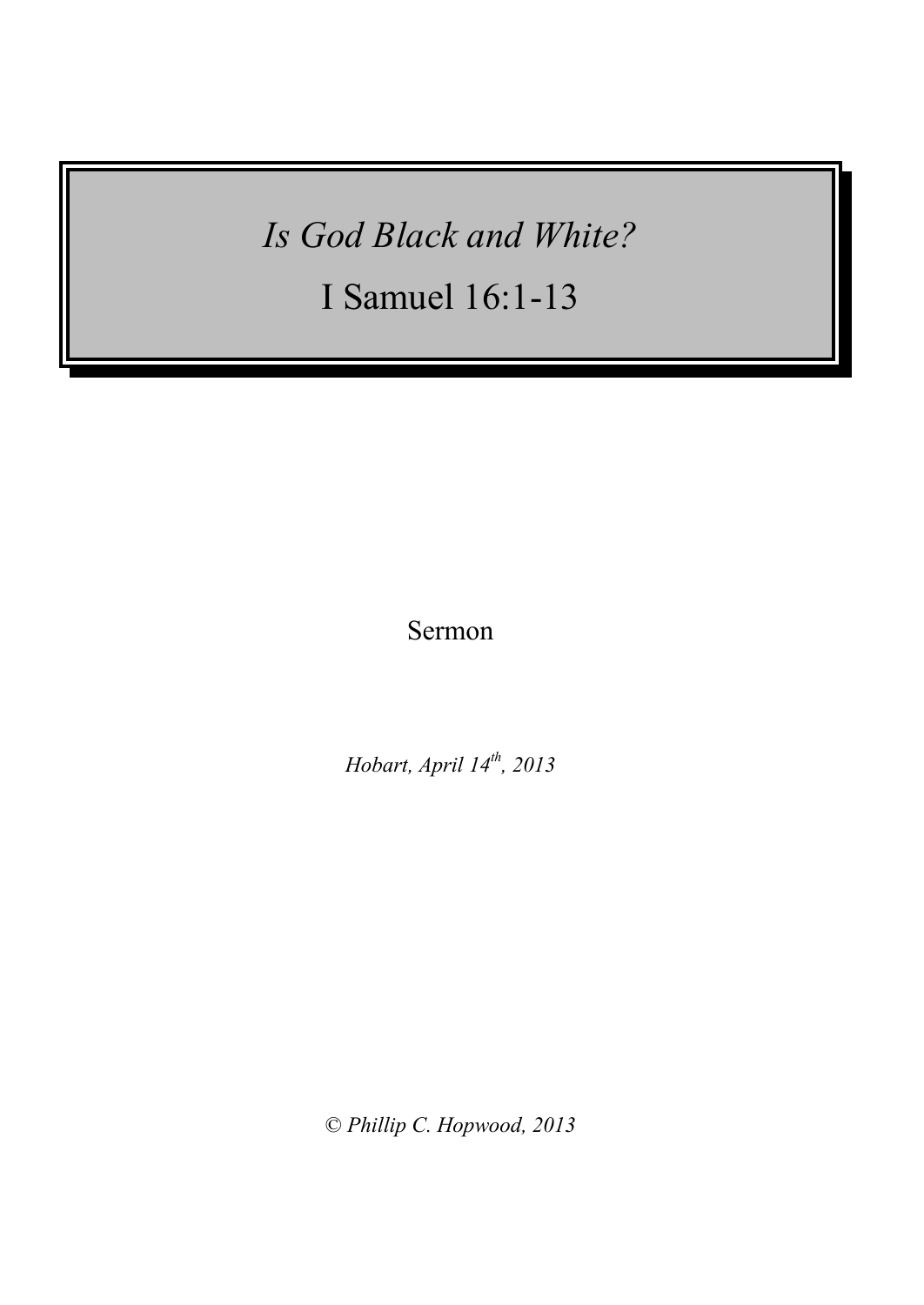### I. OLD TESTAMENT READING:

#### **I Samuel 16:1-13**

1 Now the LORD said to Samuel, "You have mourned long enough for Saul. I have rejected him as king of Israel, so fill your flask with olive oil and go to Bethlehem. Find a man named Jesse who lives there, for I have selected one of his sons to be my king."

<sup>2</sup> But Samuel asked, "How can I do that? If Saul hears about it, he will kill me."

"Take a heifer with you," the LORD replied, "and say that you have come to make a sacrifice to the LORD.<sup>3</sup> Invite Jesse to the sacrifice, and I will show you which of his sons to anoint for me."

<sup>4</sup> So Samuel did as the LORD instructed. When he arrived at Bethlehem, the elders of the town came trembling to meet him. "What's wrong?" they asked. "Do you come in peace?"

<sup>5</sup> "Yes," Samuel replied. "I have come to sacrifice to the LORD. Purify yourselves and come with me to the sacrifice." Then Samuel performed the purification rite for Jesse and his sons and invited them to the sacrifice, too.

<sup>6</sup> When they arrived, Samuel took one look at Eliab and thought, "Surely this is the LORD's anointed!"

 $<sup>7</sup>$  But the LORD said to Samuel, "Don't judge by his appearance or height,</sup> for I have rejected him. The LORD doesn't see things the way you see them. People judge by outward appearance, but the LORD looks at the heart."

<sup>8</sup> Then Jesse told his son Abinadab to step forward and walk in front of Samuel. But Samuel said, "This is not the one the LORD has chosen." <sup>9</sup> Next Jesse summoned Shimea, but Samuel said, "Neither is this the one the LORD has chosen." <sup>10</sup> In the same way all seven of Jesse's sons were presented to Samuel. But Samuel said to Jesse, "The LORD has not chosen any of these."  $11$  Then Samuel asked, "Are these all the sons you have?"

"There is still the youngest," Jesse replied. "But he's out in the fields watching the sheep and goats."

"Send for him at once," Samuel said. "We will not sit down to eat until he arrives."

<sup>12</sup> So Jesse sent for him. He was dark and handsome, with beautiful eyes.

And the LORD said, "This is the one; anoint him."

1

<sup>13</sup> So as David stood there among his brothers, Samuel took the flask of olive oil he had brought and anointed David with the oil. And the Spirit of the LORD came powerfully upon David from that day on. Then Samuel returned to Ramah. $<sup>1</sup>$ </sup>

<sup>&</sup>lt;sup>1</sup>Tyndale House Publishers. (2004). *Holy Bible : New Living Translation*. "Text edition"--Spine. (2nd ed.) (1 Sa 16:1-13). Wheaton, Ill.: Tyndale House Publishers.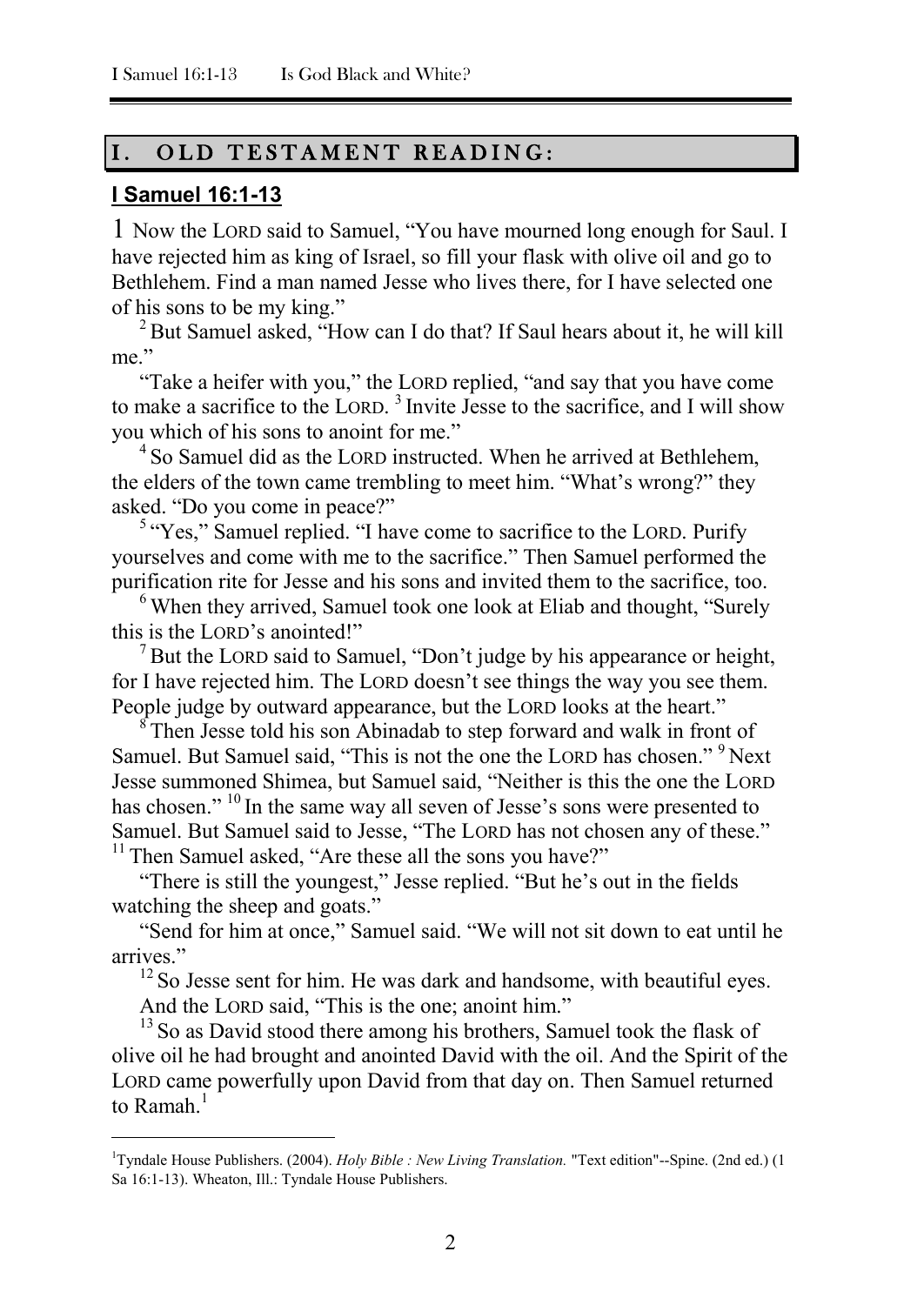#### II. NEW TESTAMENT READING

### **I Corinthians 13:4-13**

<sup>4</sup> Love is patient and kind. Love is not jealous or boastful or proud <sup>5</sup> or rude. It does not demand its own way. It is not irritable, and it keeps no record of being wronged. <sup>6</sup> It does not rejoice about injustice but rejoices whenever the truth wins out. <sup>7</sup> Love never gives up, never loses faith, is always hopeful, and endures through every circumstance.

<sup>8</sup> Prophecy and speaking in unknown languages and special knowledge will become useless. But love will last forever! <sup>9</sup> Now our knowledge is partial and incomplete, and even the gift of prophecy reveals only part of the whole picture!  $^{10}$  But when full understanding comes, these partial things will become useless.

 $11$  When I was a child, I spoke and thought and reasoned as a child. But when I grew up, I put away childish things.  $^{12}$  Now we see things imperfectly as in a cloudy mirror, but then we will see everything with perfect clarity.<sup>\*</sup>

All that I know now is partial and incomplete, but then I will know everything completely, just as God now knows me completely.

 $13$ <sup>T</sup>Three things will last forever—faith, hope, and love—and the greatest of these is love.<sup>2</sup>

1

<sup>\*</sup> Greek *see face to face.*

<sup>2</sup>Tyndale House Publishers. (2004). *Holy Bible : New Living Translation.* "Text edition"--Spine. (2nd ed.) (1 Co 13:4-13). Wheaton, Ill.: Tyndale House Publishers.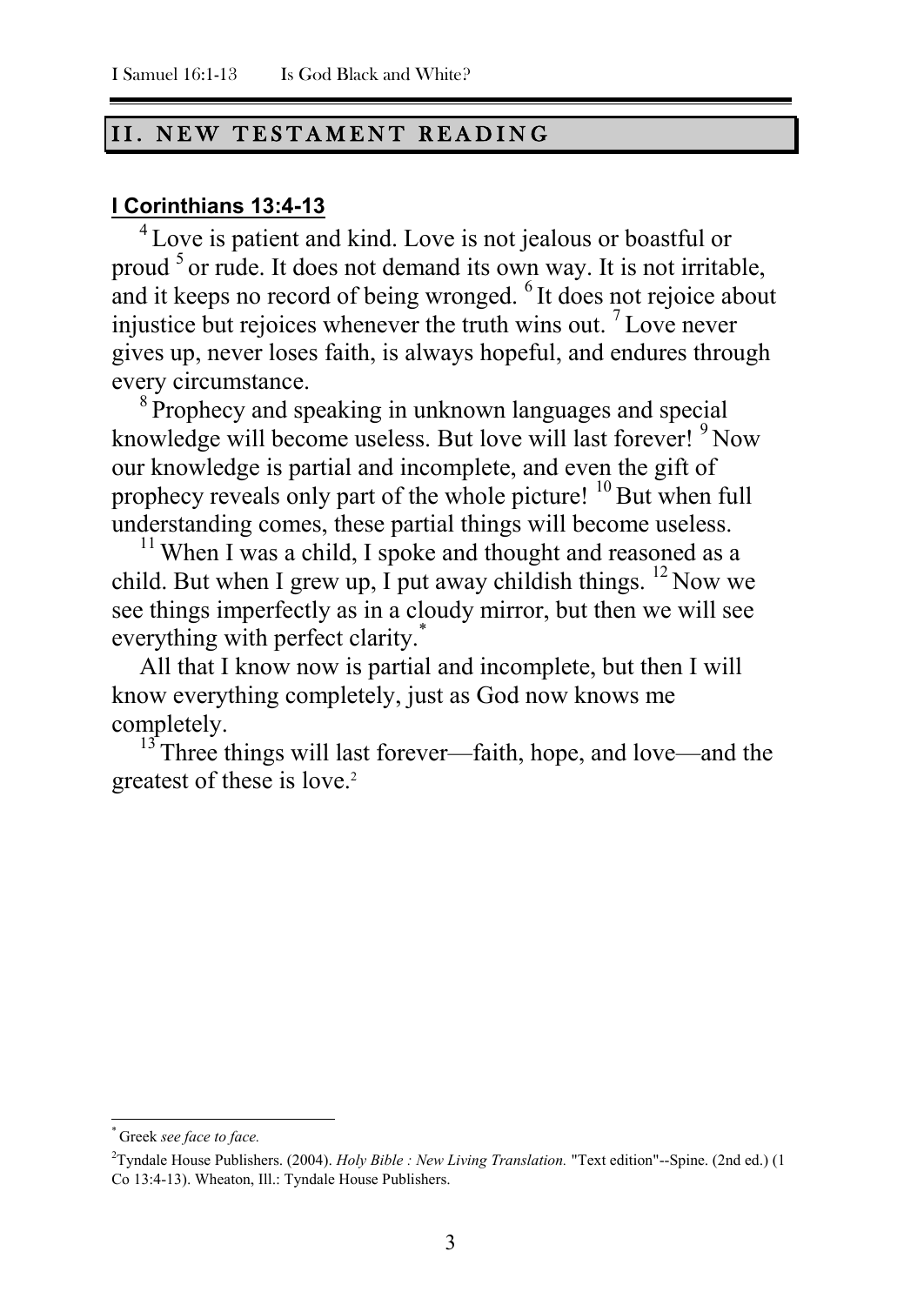# INTRODUCTION:

# III. MODERN ERA

### **A. THERE HAVE BEEN SOME HUGE SHIFTS IN THINKING IN WESTERN SOCIETY OVER THE LAST FEW CENTURIES**

- 1. For many centuries scholars, theologians, and people in general were what could simplistically be described as black and white thinkers.
- 2.Today we could say that things are seen more as shades of grey

a)There is the common saying, "there are no absolutes"

# **B. WHEN I WAS IN MY TEENS**

- 1.The big question topic was "is God is dead?"
- 2.And that and many other questions led me to read the church's literature

# **C. I THINK WE ALL WERE LOOKING FOR ANSWERS**

- 1.Most of us were brought up in an era when most peoples were bold and clear in their views
	- a)Society had just emerged from two world wars
	- b)And things were simpler and starker
- 2. Life was conducted along much bolder and rigid lines
	- a)There was much less room for doubt or debate about moral issues
	- b)People in authority, parents, teachers, bosses, politicians, theologians—were more authoritarian and dogmatic in their views and leadership
	- c) The opinions of others were rarely considered. There was little room for discussion or input, at home, at work or at church.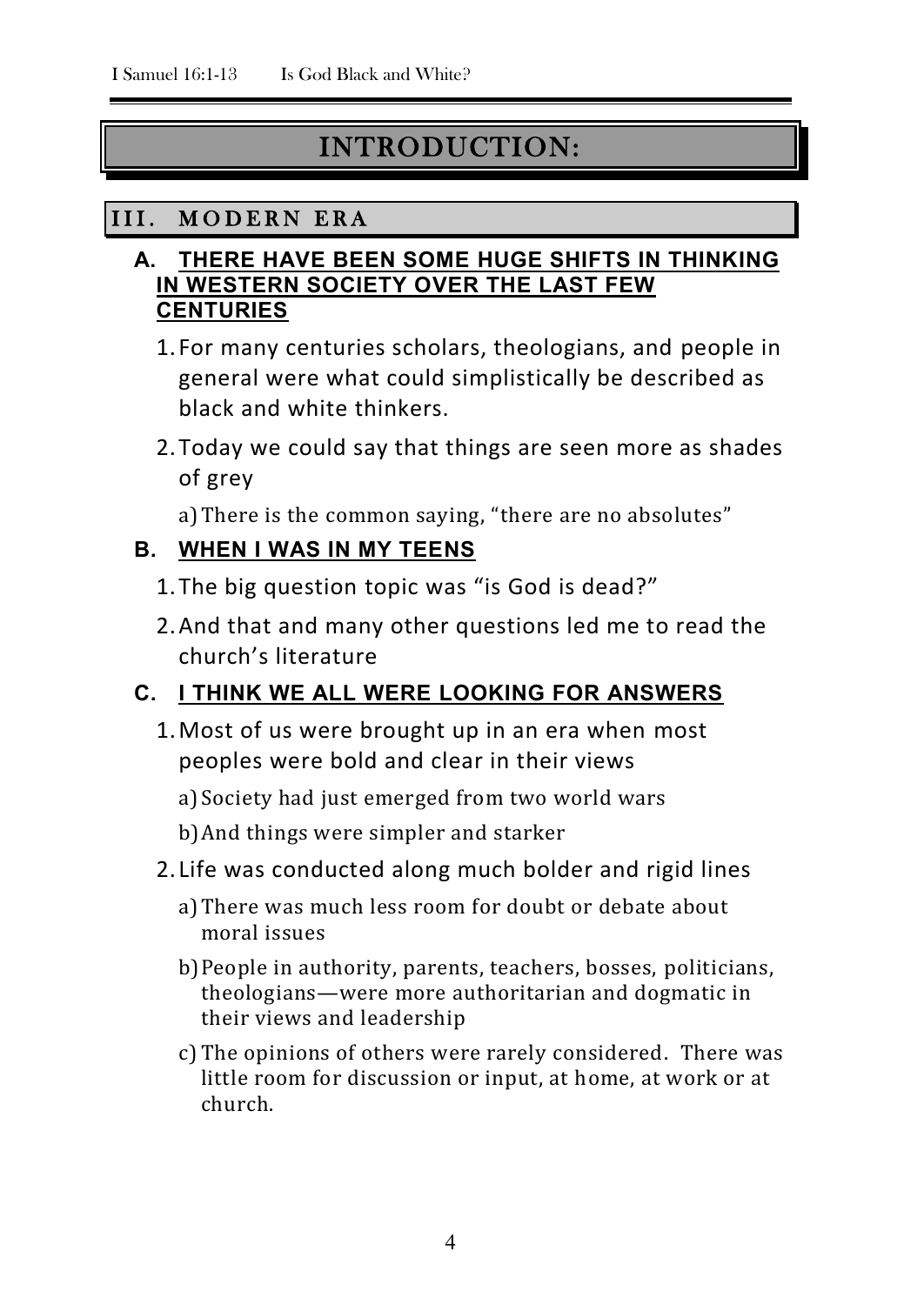3.The views of church and society were in much closer agreement, including on social issues that today have brought about a great deal of debate and disagreement

# **D. BUT IN THE 60'S AND 70'S, WHEN MOST OF US CAME INTO THE CHURCH**

- 1. Society was going through a huge upheaval
	- a)Everything that religion and society taught dogmatically was being questioned, and in many cases rejected
- 2. So most of us were looking for some certainty
	- a)For some clear, black and white answers to the moral and behavioral issues, and particularly questions about God and Christian life and practice
- 3.Herbert Armstrong was called a "voice crying in the wilderness"
	- a)The church claimed he was the end time Elijah, come to set things back on track, particularly religiously
- 4.We were given black and white answers to just about every topic imaginable—from prehistory to the end of time--from belt widths and hair lengths to what sort of sugar to put in your tea.
	- a)And most of us came to find a great deal of comfort and certainty from it in the midst of a world that was becoming more and more uncertain

# S.P.S:

# **E.OVER TWO SUNDAYS WE ARE GOING TO WORK THROUGH THIS QUESTION**

- 1.Is God black and white in his actions and judgments?
- 2.Does he demand that we think and act in black and white ways?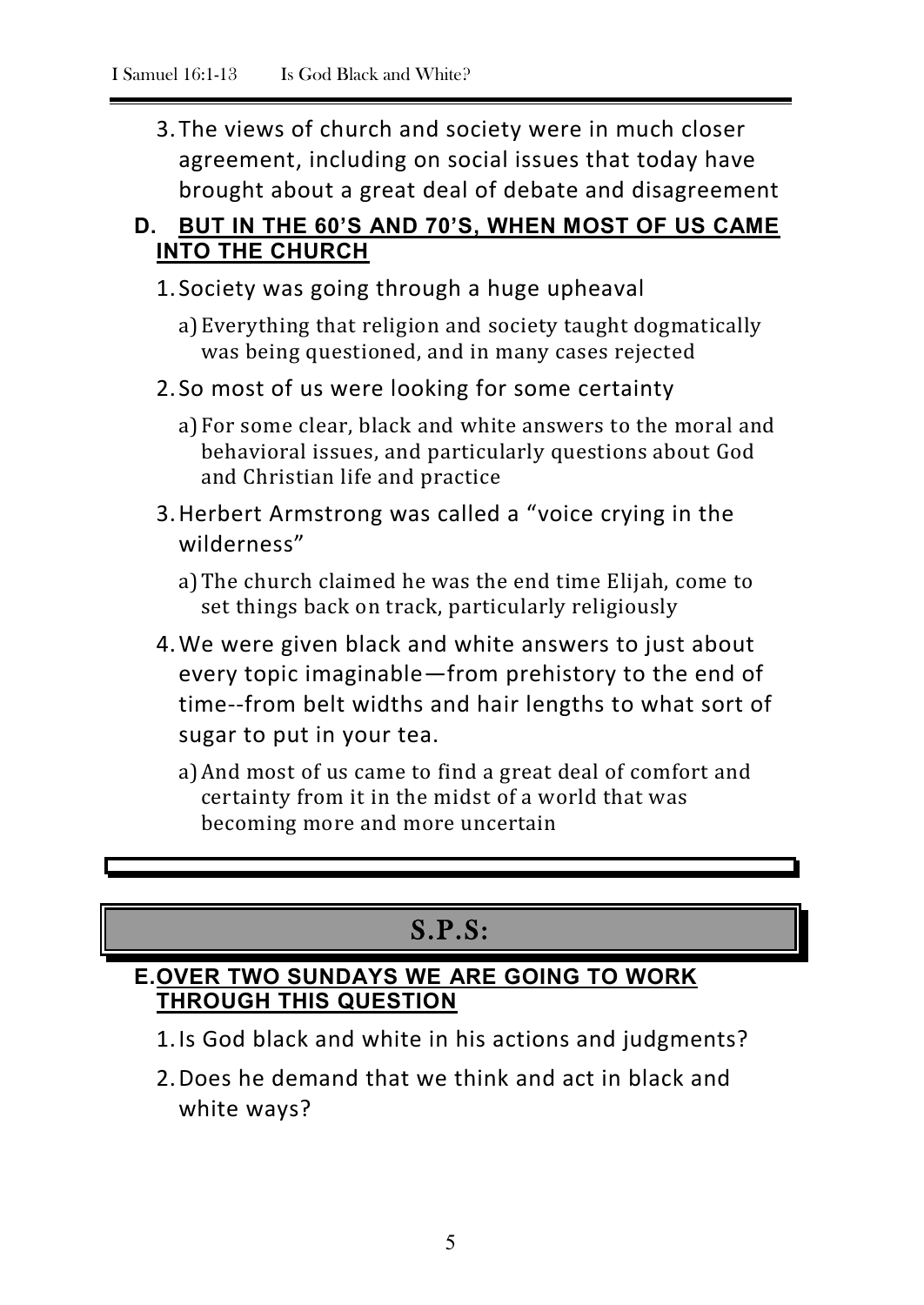3.Do the Scriptures give us unequivocal, dogmatic, true in all circumstances answers and instructions, telling us what to do in our lives

# **F.TODAY**

- 1.We are going to take a quick overview of human and religious thought over the years
- 2.Then we are going to begin to look at 3 pairs of stories from Scripture
- 3.Next time we plan to discuss what conclusions we can draw from these stories
	- a)And how we can best answer our questions about black and white thinking

**G. PRAYER**

# BODY:

# **A. HISTORY OF THOUGHT**

- 1.Down through the millennia, mankind has discussed and debated about life, truth and morality
	- a)About how we can know what is true, and right from wrong, how we should live and behave
- 2. For most of that time society has been led in these issues by religious leaders
	- a)It has only been in the last century that religion has been usurped by agnostic and atheistic thinking
- 3. For thousands of years societies believed that the god or gods rewarded and punished people based on their behaviour
	- a)If the people pleased the god they would be blessed with good weather, crops and many healthy children
	- b)And if they displeased the gods they would be cursed and punished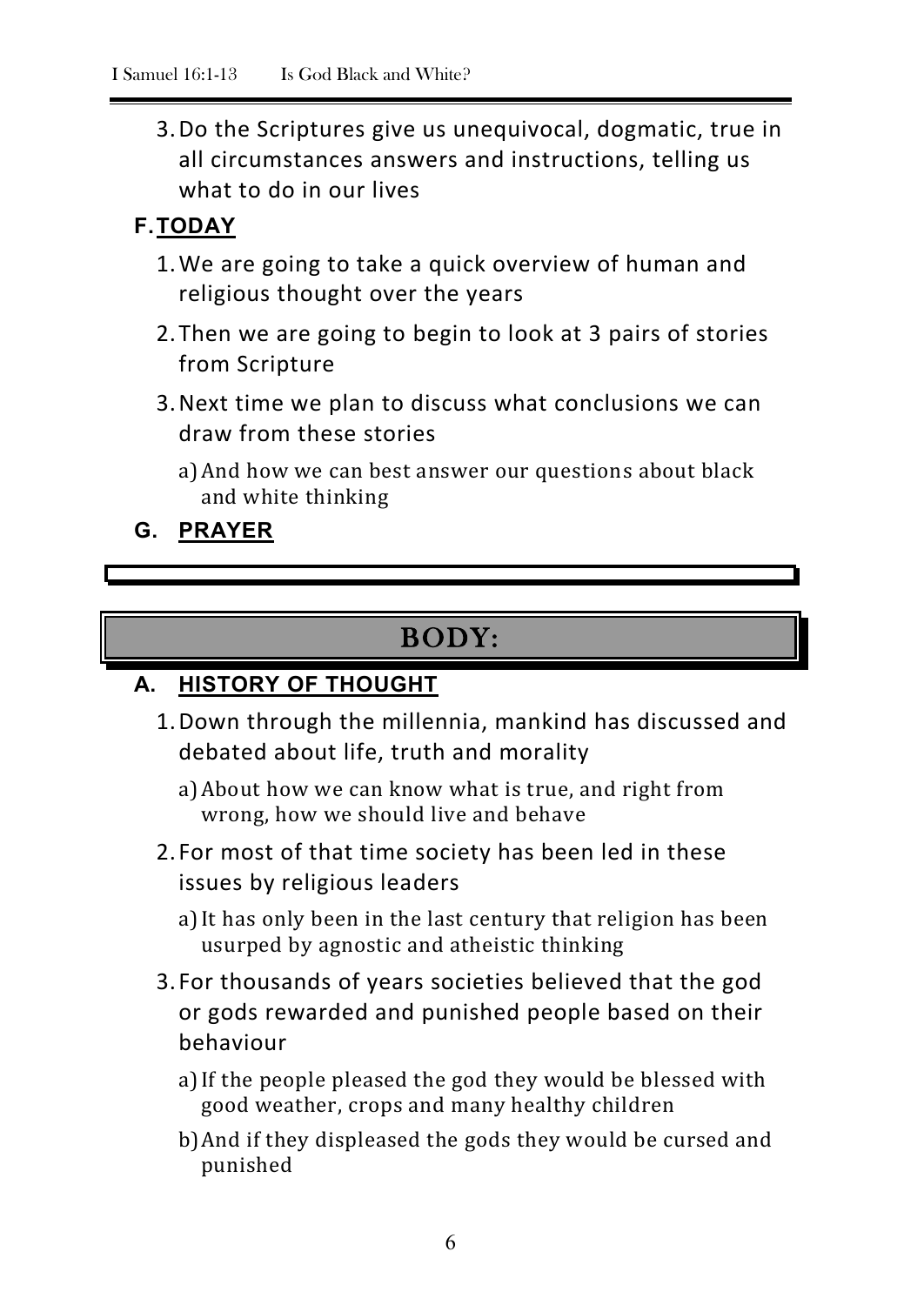4.This is called sympathetic magic

a)And it lies behind the thinking of many religious people's conscious or subconscious thinking even today

- 5.The relationship between God and the individual is seen in simple terms;
	- a)If I do right I am good, and accepted
		- **(1) If I do wrong, I am bad, and rejected, condemned, punished**
	- b)A simple Tit-for tat contractual relationship
	- c) And this is also how human relationships tend to be conducted
		- **(1) You do good to me, I will do good to you**
		- **(2) But if you hurt or take from me in anyway, I will do the same back to you**

## **B. THIS IS VERY MECHANICAL, SIMPLE AND PLAIN THINKING**

- 1.And it tends to be accompanied by a matching simple, black and white approach to right and wrong
- 2.Too often that boils down to; what I want from you, and what I want for myself is good and right
	- a)Anything that displeases me or takes away from me is wrong
- 3.We see stark examples of this in despotic tyrants and dictators like the Pharoahs of Egypt, Genghis Khan, Herod, Hitler, Stalin, Idi Amin, and current North Korean leader Kim Jong-un.

a)And too often we see it in families, churches and the workplace

# **C. EDWARD DE BONO**

- 1.Is well known for his books on thinking outside the box, what he calls lateral thinking
- 2.He wrote a book called, "I Am Right, You Are Wrong" on the differences between what he terms rock logic and water logic.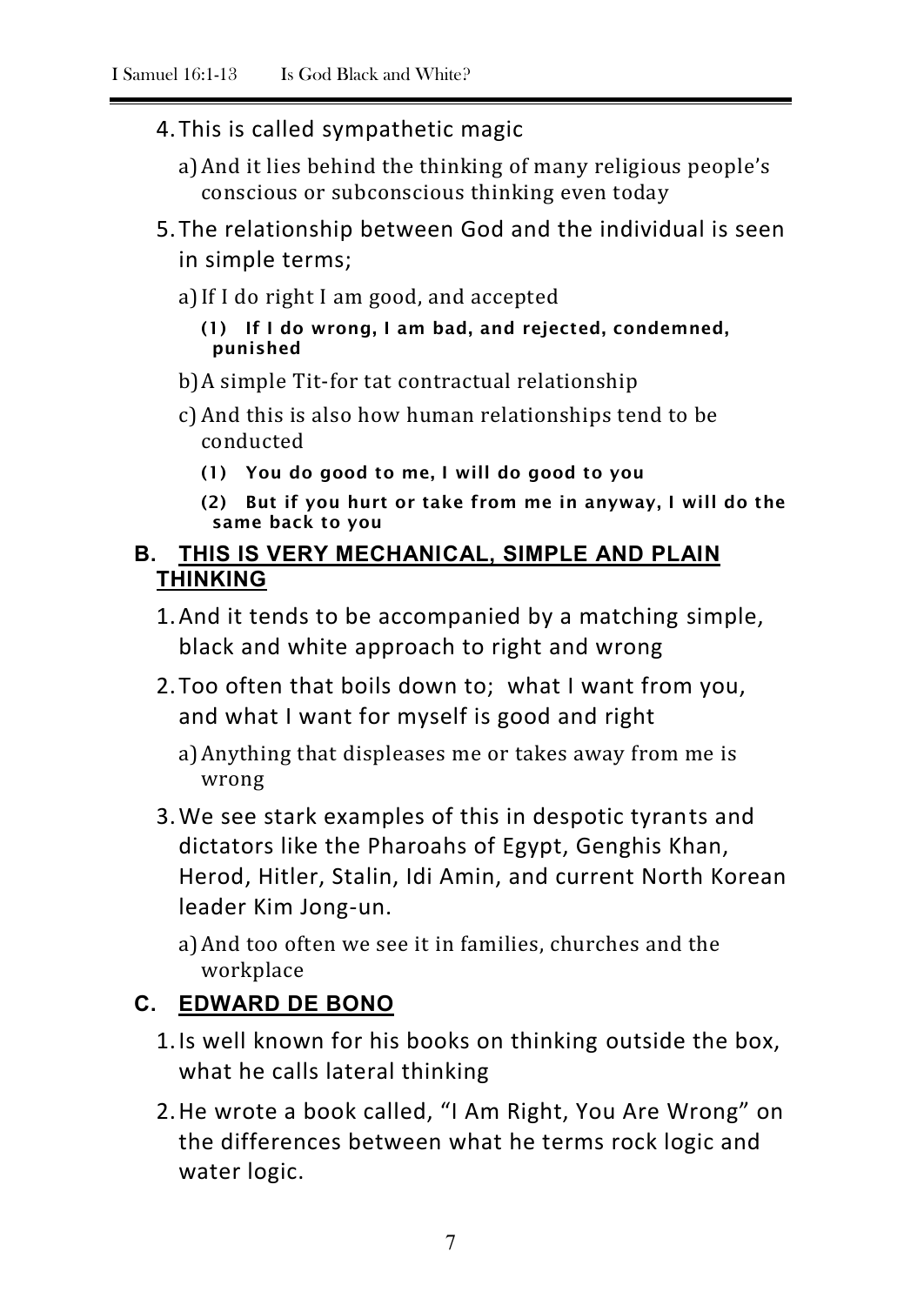3.Or as we are discussing, black and white thinking and shades of grey, or as I'd prefer to call it, multidimensional high definition full colour thinking

### **D. DEBONO POINTS OUT A NUMBER OF THINGS THAT ARE WRONG WITH OUR TRADITIONAL AND DEEPLY EMBEDDED BLACK AND WHITE THINKING**

- 1.He makes the point that instead of mechanical, clinical mathematical and scientific reasoning we need wisdom.
- 2.He writes;

We need to shift from cleverness to wisdom. ...There are some dangers that arise directly from the nature of our traditional thinking culture. There are others arising from the complacency and arrogance with which we hold to be adequate a thinking culture that is clearly inadequate.

The direct dangers include crude perceptions, polarizations, misleading effects of language, unnecessary confrontations, righteousness and aggressive beliefs. Many of these things are directly responsible for much of the human misery that man has inflicted on man.

…Perhaps the greatest dangers are those of arrogance, complacency and the ability to defend that arrogance and complacency. …Every belief system sets up a framework of perception within which it cannot be attacked. The arrogance of logic means that if we have a logically impeccable argument then we must be right – "I am right—you are wrong."

Yet the value of any conclusion depends on both the validity of the logic and also the validity of the starting perceptions and values. A fault computer will produce rubbish. A computer working flawlessly will also produce rubbish if the input is rubbish.<sup>3</sup>

# 3.This is one of the major points of the Scriptures

- a)As humans we go by what we want, and our simplistic surface logic
- b)Judging and making decisions by looking on the outward appearance of things and people and circumstances
- c) Rather than doing as God does and instructs, looking at the heart

<sup>3</sup> Edward de Bono, *I Am Right You Are Wrong*, 1990, Penguin, p.27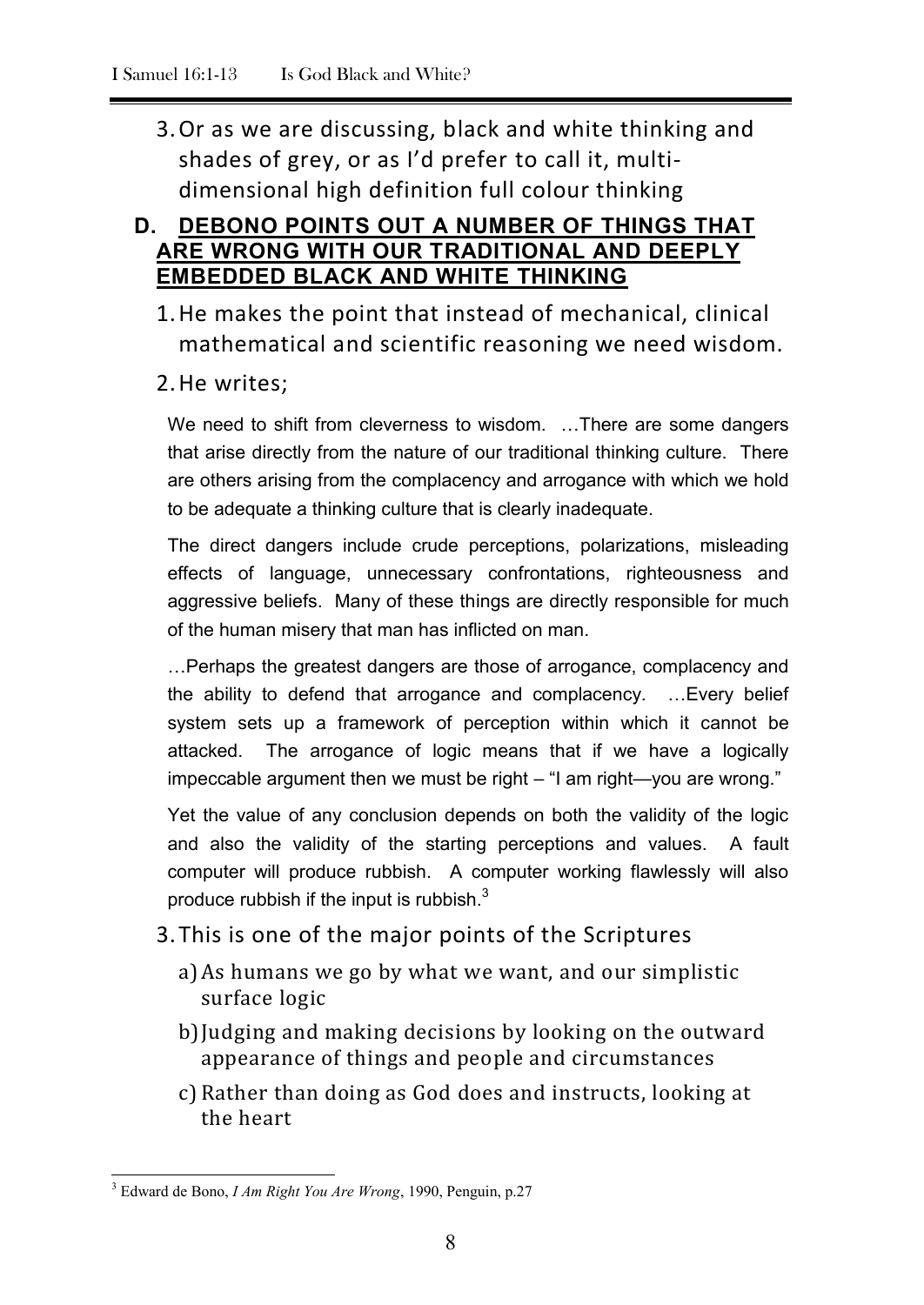#### **I Samuel 16:7b**

 $7$  bThe LORD doesn't see things the way you see them. People judge by outward appearance, but the LORD looks at the heart."

- 4.When we deal with another human being, we need to look deeper than at the surface
	- a)More than at just the actions or words
- 5.But at their motivation;
	- a)why they may have said or done what they did
- 6.At their needs and circumstances;
	- a)What is happening in their lives, what is going on inside their hearts and minds
	- b)What are they really trying to say or do
	- c) And why
- 7.Although in many ways we are all the same, we are also different
	- a)There are always many things affecting and influencing what we say and do and think and feel
	- b)Life isn't two dimensional
	- c) Relationships and even single interactions have deep and complex back stories or contexts.
- 8.Isaac Newton, the highly influential scientist's discoveries in the 1600 and 1700's were the underpinning of modern mechanical thought and logic
	- a)Wikipedia gives a quick summation of Newton's life and work

**[Sir](http://en.wikipedia.org/wiki/Knight_Bachelor) Isaac Newton** (25 December 1642 – 20 March 1727) was an English [physicist](http://en.wikipedia.org/wiki/Physics) and [mathematician](http://en.wikipedia.org/wiki/Methematics) who is widely regarded as one of the most influential scientists of all time and as a key figure in the [scientific revolution.](http://en.wikipedia.org/wiki/Scientific_revolution) His book ("Mathematical Principles of Natural Philosophy"), first published in 1687, laid the foundations for most of [classical](http://en.wikipedia.org/wiki/Classical_mechanics)  [mechanics.](http://en.wikipedia.org/wiki/Classical_mechanics)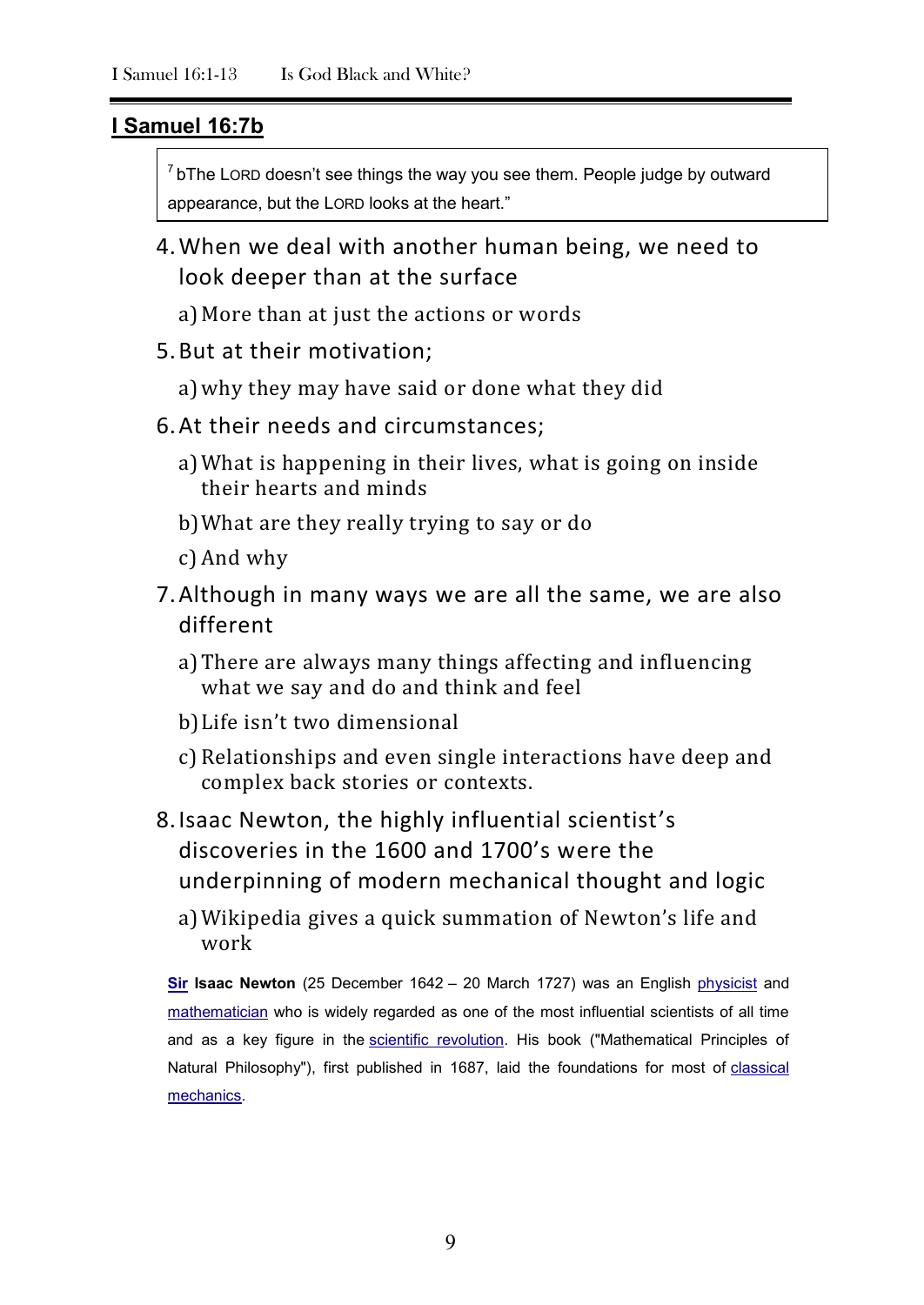Newton's *Principia* formulated the [laws of motion](http://en.wikipedia.org/wiki/Newton%27s_laws_of_motion) and [universal gravitation](http://en.wikipedia.org/wiki/Newton%27s_law_of_universal_gravitation) that dominated scientists' view of the physical universe for the next three centuries.<sup>4</sup>

- 9.But over time, as scientists dug deeper, they found that such mechanical two dimensional "laws" didn't function in other dimensions
	- a)Einstein and recent science has found there is a lot more to the way the world works than what Newton and earlier scientist purported.

### **E.DEBONO USES EUCLIDS LAWS OF GEOMETRY AS AN EXAMPLE**

1.They were accepted as absolute black and white always true facts. But as deBono points out;

It was only very much later that the axioms on which Euclid built his geometry were show to be rather particular and to apply only to plane surfaces.<sup>5</sup>

We rely so much on the excellence of argument for attack and defence that we fail to see that something may be 'right' but in adequate in a larger framework.<sup>6</sup>

- 2.Modern science has found that many of the basic rules we have accepted as absolute and black and white about geometry, time and space, the laws of motion and gravity don't hold true in all circumstances
- 3.Einstein's theory of relativity showed them to be flawed.

a) Not always false, but also not always true.

4.Things are more complex, more fluid and less black and white and concrete than we had dogmatically believed

# **F.DEBONO**

1.Goes on to talk about how our society makes decisions about "right and wrong" and what is best in too limited and narrow a way.

<sup>&</sup>lt;sup>4</sup> Wikipedia[; http://en.wikipedia.org/wiki/Isaac\\_Newton](http://en.wikipedia.org/wiki/Isaac_Newton)

 $<sup>5</sup>$  de Bono, p. 28</sup>

 $<sup>6</sup>$  de Bono, p.28</sup>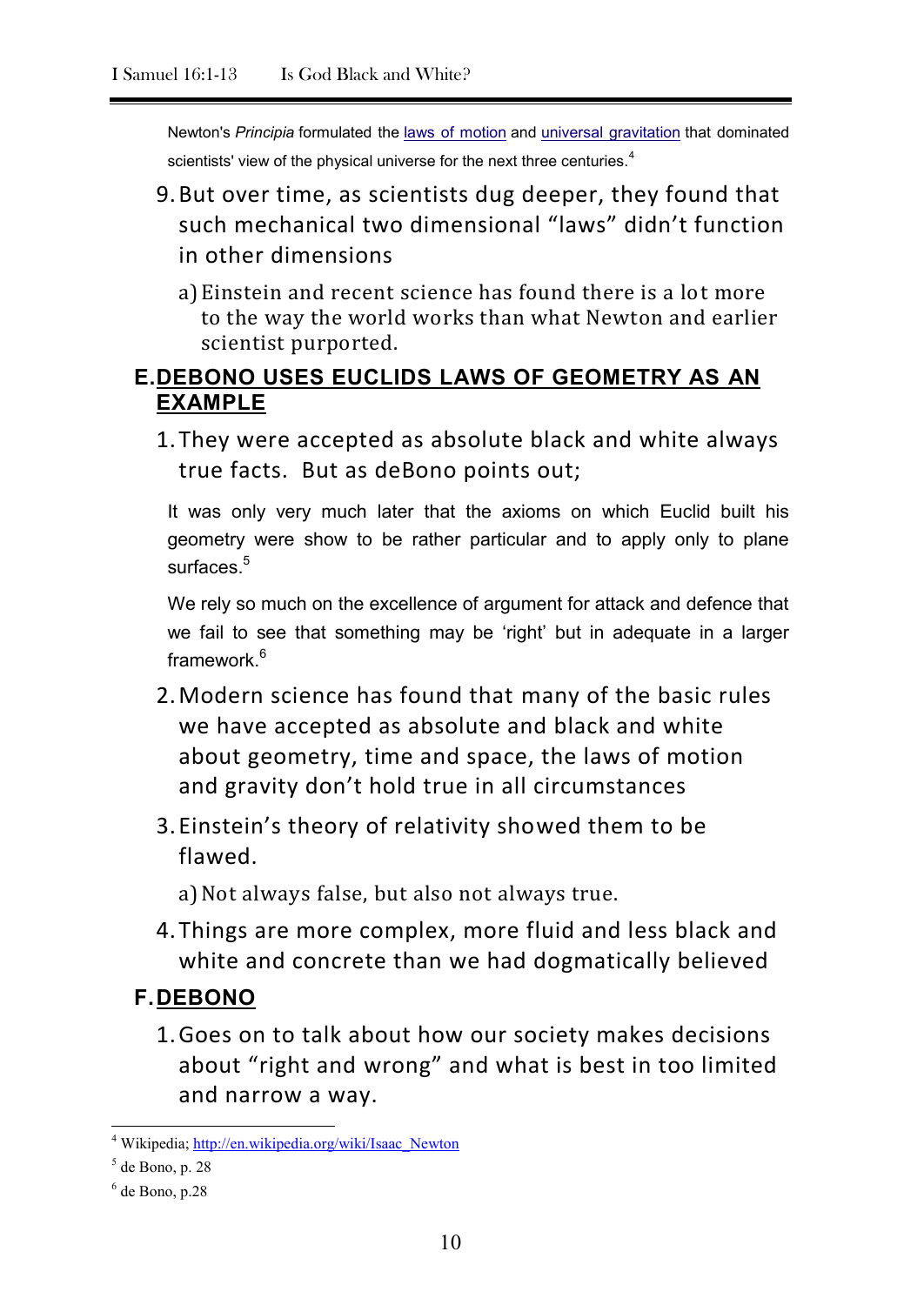- a)Our decision making tends to not include all the important factors
- 2.He urges that in government decisions and economics we need "a 'care loop' which intertwines with the 'productive' loop.
	- a)We need to include an 'ecological tariff' when working out costings of projects.
	- b)In other words we need to base decisions not just on one set of priorities and calculations, which is almost always financial but to include other "values" in the decision making such as human and environmental costs and impacts

# **G. SO WE COME BACK TO THE POINT IN I SAMUEL 16**

1.What were the circumstances behind this statement in I Samuel 16:7, about not judging by outward appearance.

a)Not just jumping to a conclusion about what is right and wrong based on what we see at the most obvious level

# **I Samuel 16:1-** *Samuel Anoints David as King*

16 Now the LORD said to Samuel, "You have mourned long enough for Saul. I have rejected him as king of Israel, so fill your flask with olive oil and go to Bethlehem. Find a man named Jesse who lives there, for I have selected one of his sons to be my king."

 $2$  But Samuel asked, "How can I do that? If Saul hears about it, he will kill me."

"Take a heifer with you," the LORD replied, "and say that you have come to make a sacrifice to the LORD.  $3$  Invite Jesse to the sacrifice, and I will show you which of his sons to anoint for me."

<sup>4</sup> So Samuel did as the LORD instructed. When he arrived at Bethlehem, the elders of the town came trembling to meet him. "What's wrong?" they asked. "Do you come in peace?"

<sup>5</sup> "Yes," Samuel replied. "I have come to sacrifice to the LORD. Purify yourselves and come with me to the sacrifice." Then Samuel performed the purification rite for Jesse and his sons and invited them to the sacrifice, too.

 $6$  When they arrived, Samuel took one look at Eliab and thought, "Surely this is the LORD's anointed!"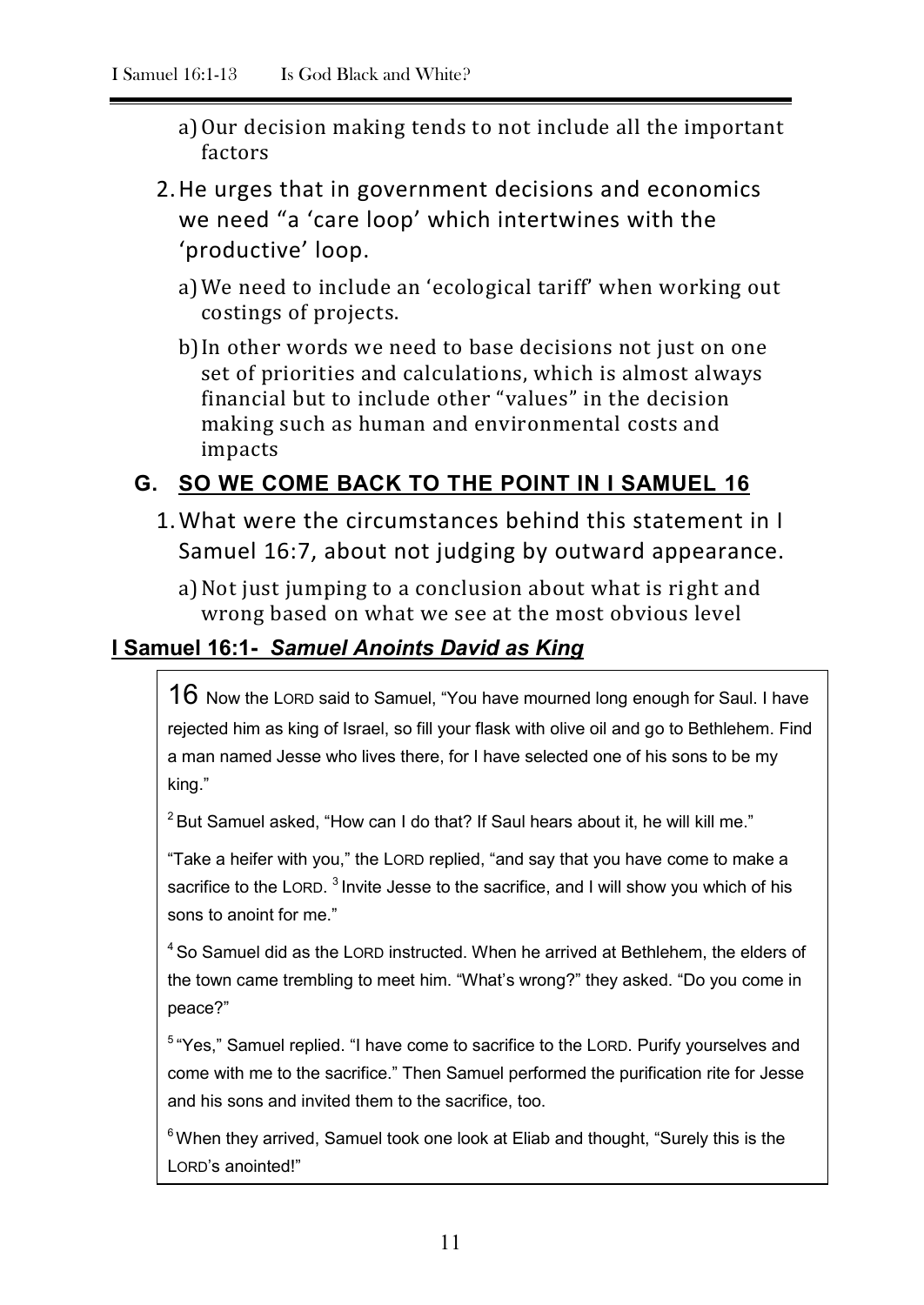$7$  But the LORD said to Samuel, "Don't judge by his appearance or height, for I have rejected him. The LORD doesn't see things the way you see them. People judge by outward appearance, but the LORD looks at the heart."

<sup>8</sup> Then Jesse told his son Abinadab to step forward and walk in front of Samuel. But Samuel said, "This is not the one the LORD has chosen." <sup>9</sup> Next Jesse summoned Shimea,<sup>\*</sup> but Samuel said, "Neither is this the one the LORD has chosen." <sup>10</sup> In the same way all seven of Jesse's sons were presented to Samuel. But Samuel said to Jesse, "The LORD has not chosen any of these." <sup>11</sup> Then Samuel asked, "Are these all the sons you have?"

"There is still the youngest," Jesse replied. "But he's out in the fields watching the sheep and goats."

"Send for him at once," Samuel said. "We will not sit down to eat until he arrives."

 $12$  So Jesse sent for him. He was dark and handsome, with beautiful eyes.

And the LORD said, "This is the one; anoint him."

 $13$  So as David stood there among his brothers, Samuel took the flask of olive oil he had brought and anointed David with the oil. And the Spirit of the LORD came powerfully upon David from that day on. Then Samuel returned to Ramah.

# IV. JESUS' JUDGMENT

### **A. JESUS IS THE ONE WHO SHOWS US HOW TO MAKE DECISIONS AND WISE JUDGMENTS ABOUT WHAT IS MOST APPROPRIATE**

#### **Isaiah 11:1-5**

1

 $1$  Out of the stump of David's family will grow a shoot—

yes, a new Branch bearing fruit from the old root.

2 And the Spirit of the LORD will rest on him—

the Spirit of wisdom and understanding,

the Spirit of counsel and might,

the Spirit of knowledge and the fear of the LORD.

<sup>\*</sup> Hebrew *Shammah,* a variant spelling of Shimea; compare 1 Chr 2:13; 20:7.

<sup>\*</sup> Hebrew *the stump of the line of Jesse.* Jesse was King David's father.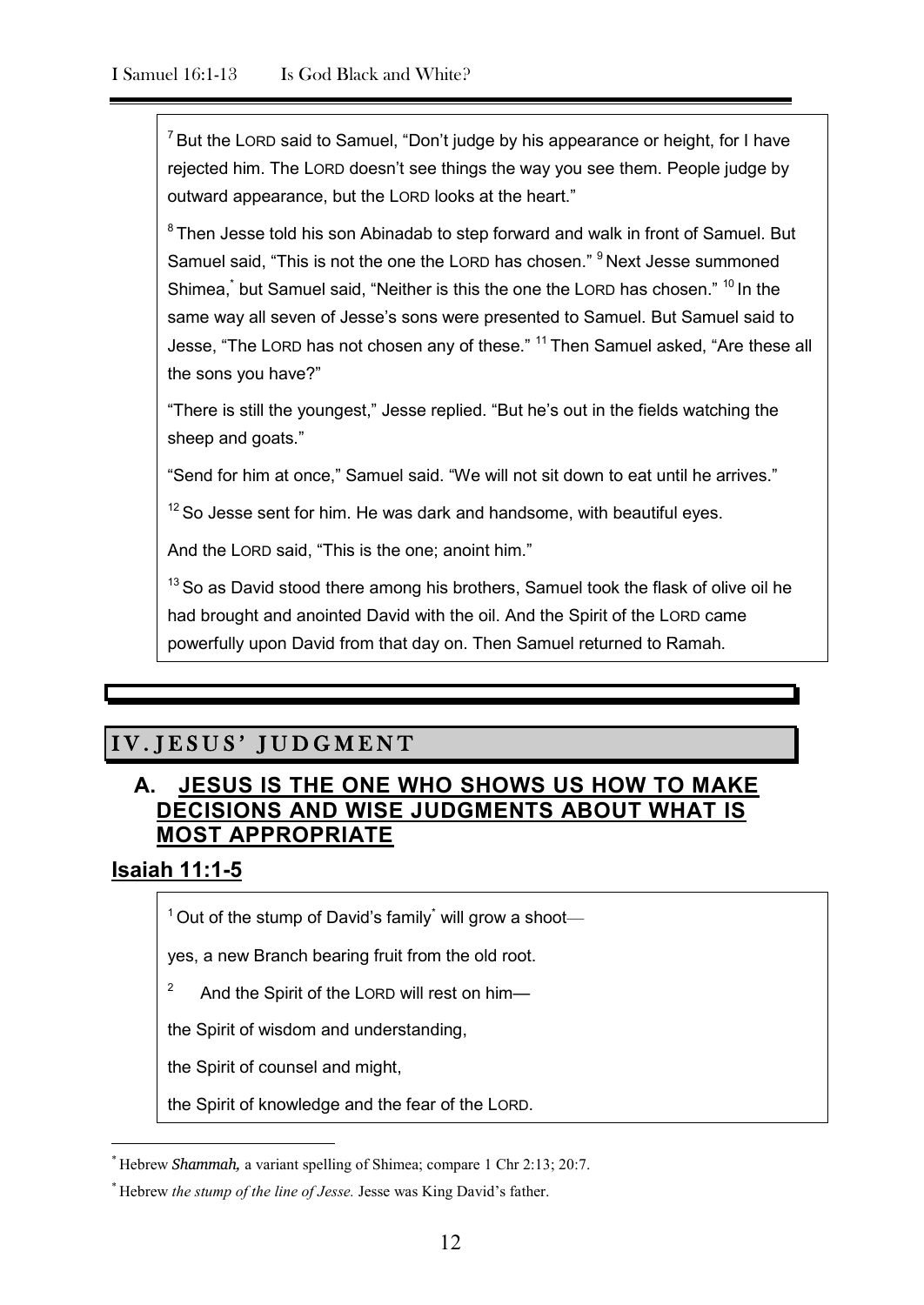- 1.Jesus trusted in his Father, and the Holy Spirit to help him see the big picture.
- 2.The Spirit counsels us and gives us wisdom
	- a)Wisdom is not the mechanical, surface logic, and simplistic, moralistic, legalistic, narrow and rigid approach to what is right or wrong
- 3.The Spirit's wisdom seeks what is best and most loving and beneficial for those involved in any given circumstance

He will delight in obeying the LORD.

He will not judge by appearance

3

4

5

nor make a decision based on hearsay.

- 4.Jesus delighted in obeying the Father
	- a)In following his way of sacrificial love, mercy and true justice and care for the needy and hurt
- 5.He looked below the surface, beyond outward appearance
	- a)It is interesting on the talent show, "The Voice" that the judges have to choose participants "blind", without being able to see them, so that they concentrate on their voice, not their outward appearance.

He will give justice to the poor

and make fair decisions for the exploited.

6.The Spirit led Jesus to make decisions and to live his life with the needs of the poor and the exploited as top priorities

The earth will shake at the force of his word,

and one breath from his mouth will destroy the wicked.

He will wear righteousness like a belt

and truth like an undergarment.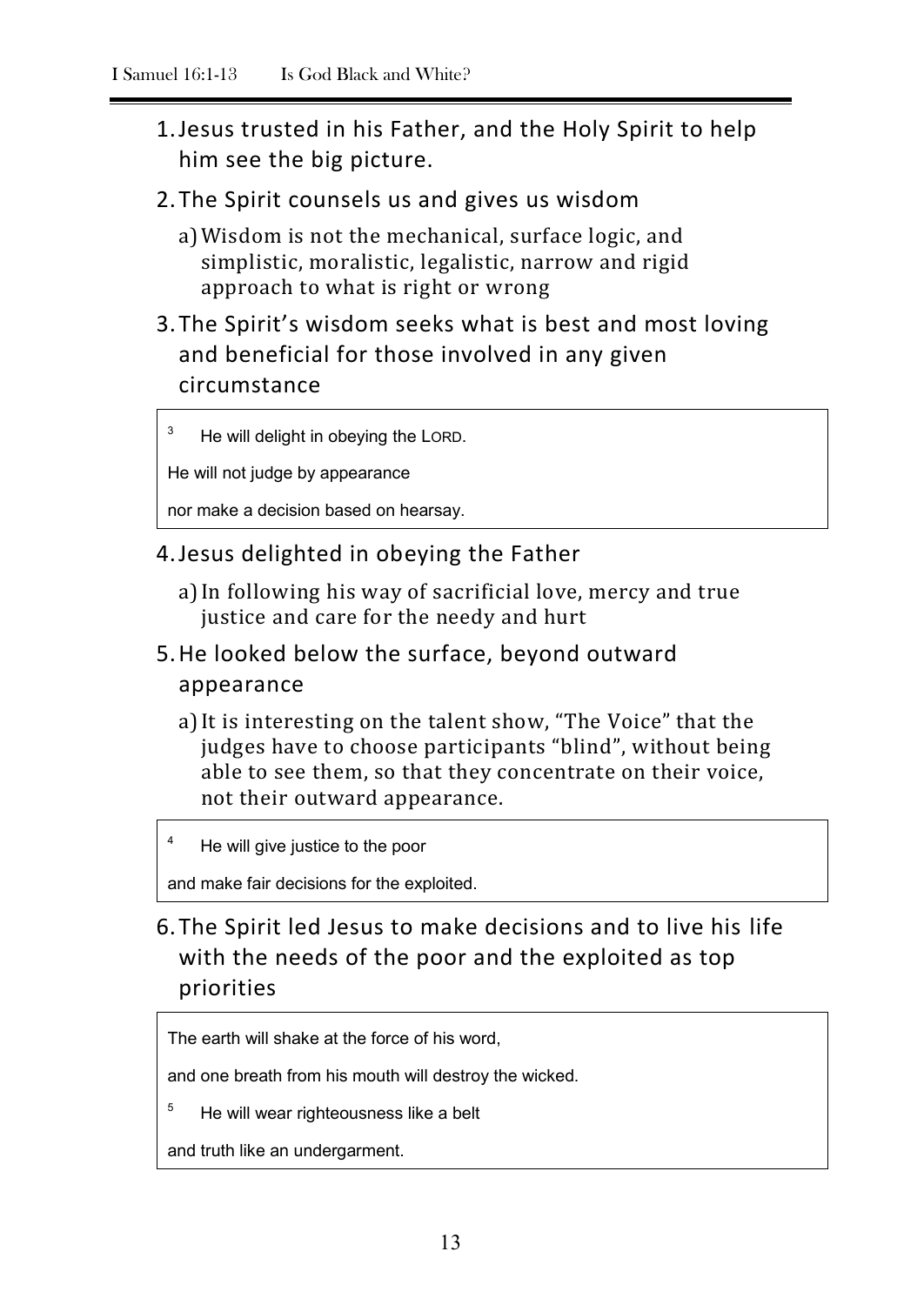# **B. THE IMPACT OF THE SPIRIT'S LEADING OUR HEARTS AND MINDS AND ACTIONS IS POWERFUL**

- 1.Jesus had a massive impact on the people and the world around him
	- a)And through that same Spirit he seeks to continue that impact
- 2.In the end his way, truth and life will change the world, and bring an end to evil and injustice, and bring about the reign of truth and righteousness
- 3.Because he habitually, and by nature lives this way of life and decision making.

# **C. GOD'S WAY OF RIGHTEOUSNESS AND TRUTH IS BASED ON LOVE**

1. Love perseveres, and patiently seeks the truth, the best for each person and circumstance

a)And refuses to be rude, shallow, selfish or presumptuous

# 2.As Paul writes in I Corinthians 13:4-13

 $4$  Love is patient and kind. Love is not jealous or boastful or proud  $5$  or rude. It does not demand its own way. It is not irritable, and it keeps no record of being wronged. <sup>6</sup> It does not rejoice about injustice but rejoices whenever the truth wins out.  $7$  Love never gives up, never loses faith, is always hopeful, and endures through every circumstance.

# **D. THIS IS NOT A PICTURE OF A SIMPLISTIC, BLACK AND WHITE, RULE BASED LIFE**

1.It is appropriate, wise, appropriate responsiveness to the true realities and complexities of human life and relationships and circumstances.

 $8$ Prophecy and speaking in unknown languages $\dot{\ }$  and special knowledge will become useless. But love will last forever!

<sup>\*</sup> Or *in tongues.*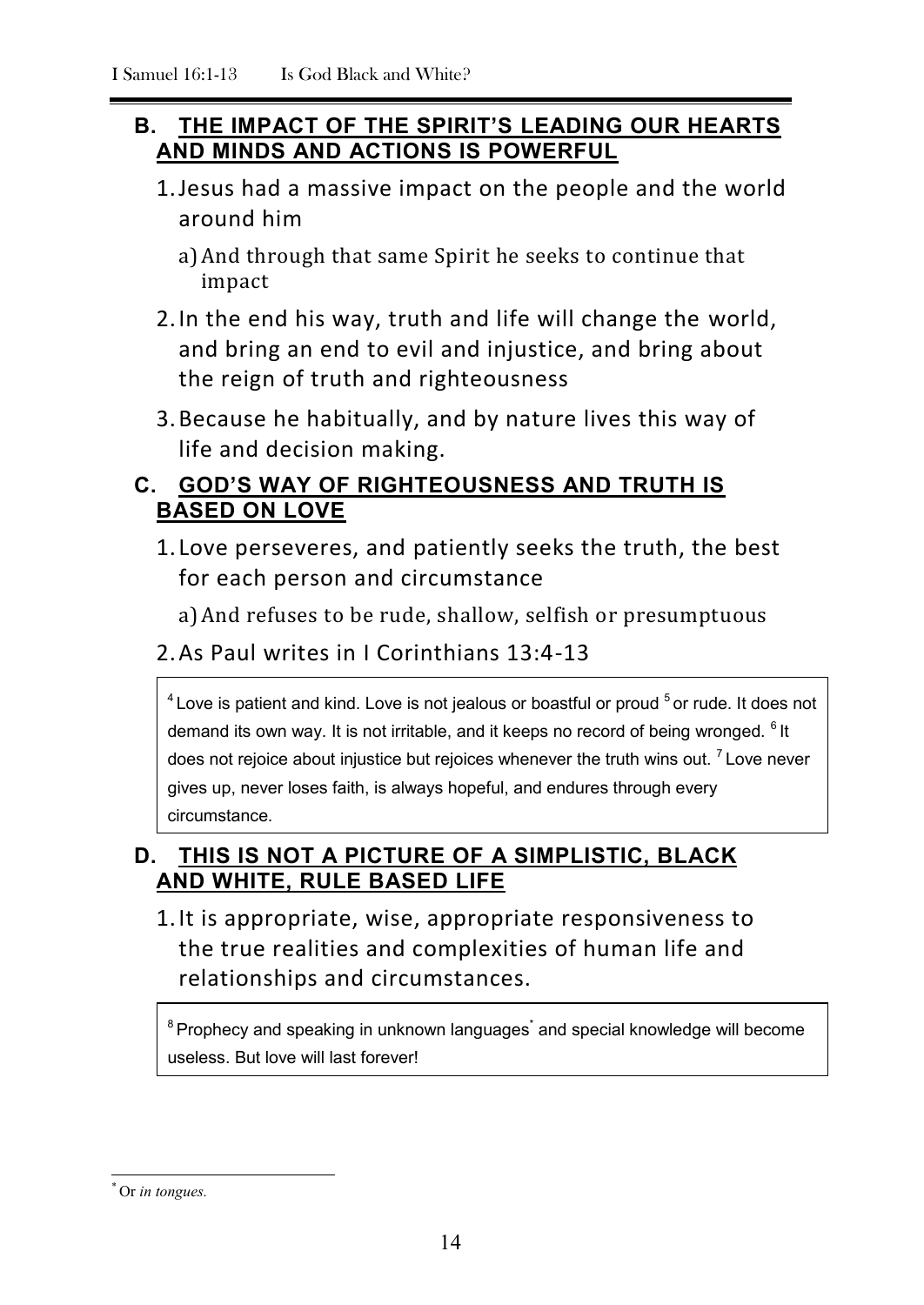2.These are surface matters that become too large in our consciousness and concerns, and distract and detract from what is really important and truly good and right in God's sight.

a)Only his way of love has true and lasting value

 $9$  Now our knowledge is partial and incomplete, and even the gift of prophecy reveals only part of the whole picture! <sup>10</sup> But when full understanding comes, these partial things will become useless.

- 3. Life is not as straight forward and black and white as we might like to presume
	- a)We see only part of the big and complex picture about what is important in life, and what God is doing

 $11$  When I was a child, I spoke and thought and reasoned as a child. But when I grew up, I put away childish things.

4.Paul said the same thing to the Galatians about maturing and moving beyond the simplistic and mechanical religious definitions of right and wrong

a)We are called to grow and develop the wisdom and maturity of Christ

 $12$  Now we see things imperfectly as in a cloudy mirror, but then we will see everything with perfect clarity.<sup>\*</sup> All that I know now is partial and incomplete, but then I will know everything completely, just as God now knows me completely.

 $13$  Three things will last forever—faith, hope, and love—and the greatest of these is love.

<sup>\*</sup> Greek *see face to face.*